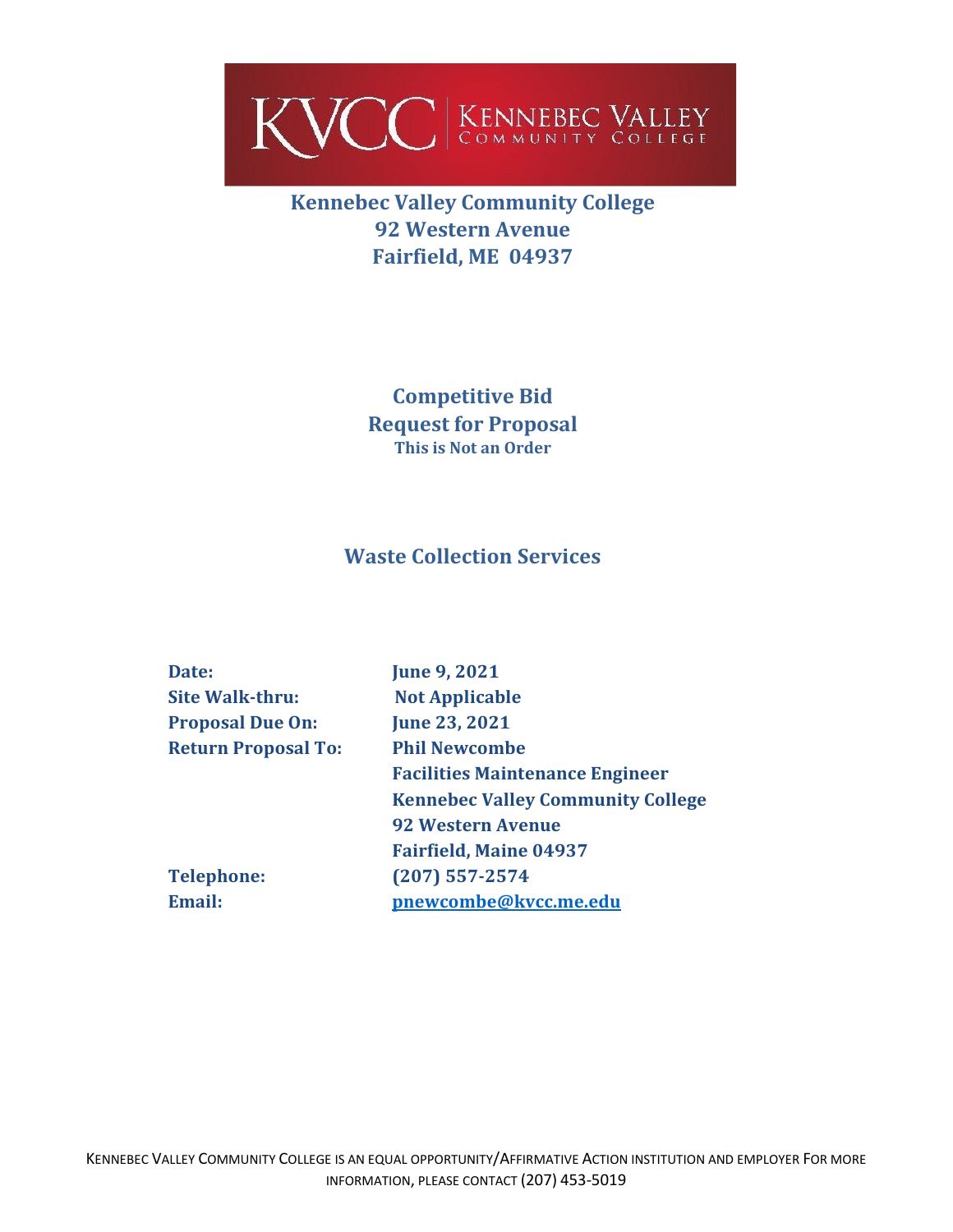# **Competitive Bid Request for Proposal**

**Waste Collection Services** 

| <b>Table of Contents</b> |  |  |  |
|--------------------------|--|--|--|
|--------------------------|--|--|--|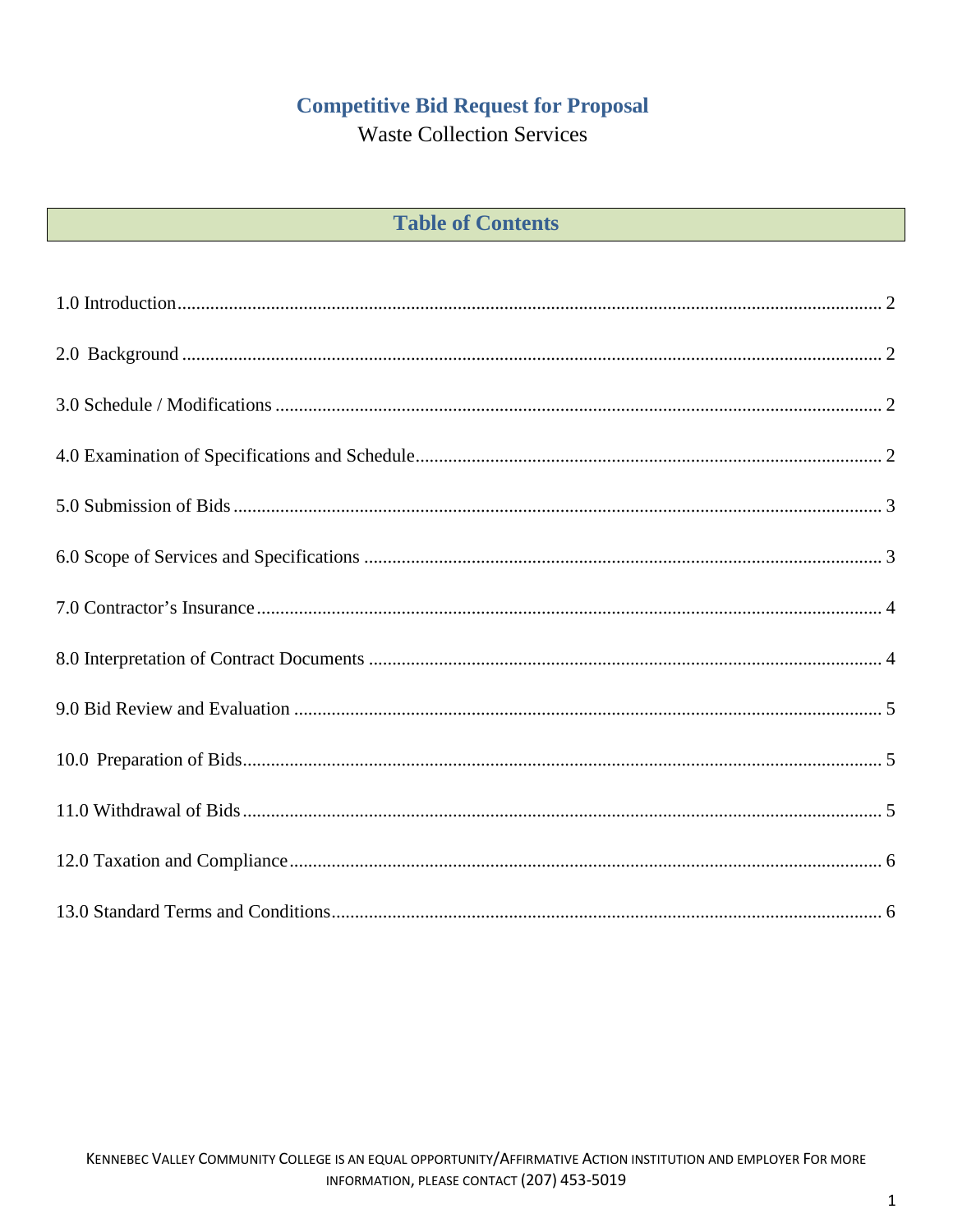

# **Competitive Bid Request for Proposal Waste Collection Services**

#### <span id="page-2-0"></span>**1.0 Introduction**

*Kennebec Valley Community College (KVCC) is soliciting proposals for waste collection for its Fairfield and Harold Alfond campuses in Fairfield and Hinckley, Maine.*

Duration of the contract will be for one (1) year, renewable twice, with reasonable inflationary increases, and by mutual agreement.

A detailed explanation of the scope and specifications is contained in **Section 6.0, Scope of Services and Specifications.** Preference will be given to the proposals conforming to the specifications provided; however, alternate recommendations may be considered. If a vendor chooses to make inquiries on the specifications provided, the rules set forth in **Section 8.0, Interpretation of Contract Documents**, apply. KVCC reserves the right to accept or reject any or all of the proposals received, in part or in whole.

#### <span id="page-2-1"></span>**2.0 Background**

Kennebec Valley Community College is a comprehensive community college offering technical, career, and transfer education in addition to customized training for businesses and industries in Kennebec, Somerset, Waldo and Knox Counties. The College is located on two campuses in mid-Maine. Its 70-acre main campus in Fairfield, Maine is reached by taking Exit 132 off Interstate 95. The 600-acre Harold Alfond Campus is located seven miles north of the Fairfield campus on U.S. Route 201 in Hinckley, Maine.

#### <span id="page-2-2"></span>**3.0 Schedule / Modifications**

| <b>Description</b>            | Day/Date       | <b>Time</b>    |  |
|-------------------------------|----------------|----------------|--|
| <b>RFP</b> Issued             | June 09, 2021  |                |  |
| Site Walkthrough              | Not Applicable | Not Applicable |  |
| Proposals Due On              | June 23, 2021  | $2:00$ P.M. ET |  |
| Award Decision & Notification | June 25, 2021  |                |  |

#### <span id="page-2-3"></span>**4.0 Examination of Specifications and Schedule**

Each bidder or authorized agent is expected to examine the bid specifications, contract documents and all other instructions pertaining to this RFP. Failure to do so will be at the bidder's own risk, and the bidder cannot

KENNEBEC VALLEY COMMUNITY COLLEGE IS AN EQUAL OPPORTUNITY/AFFIRMATIVE ACTION INSTITUTION AND EMPLOYER FOR MORE INFORMATION, PLEASE CONTACT (207) 453-5019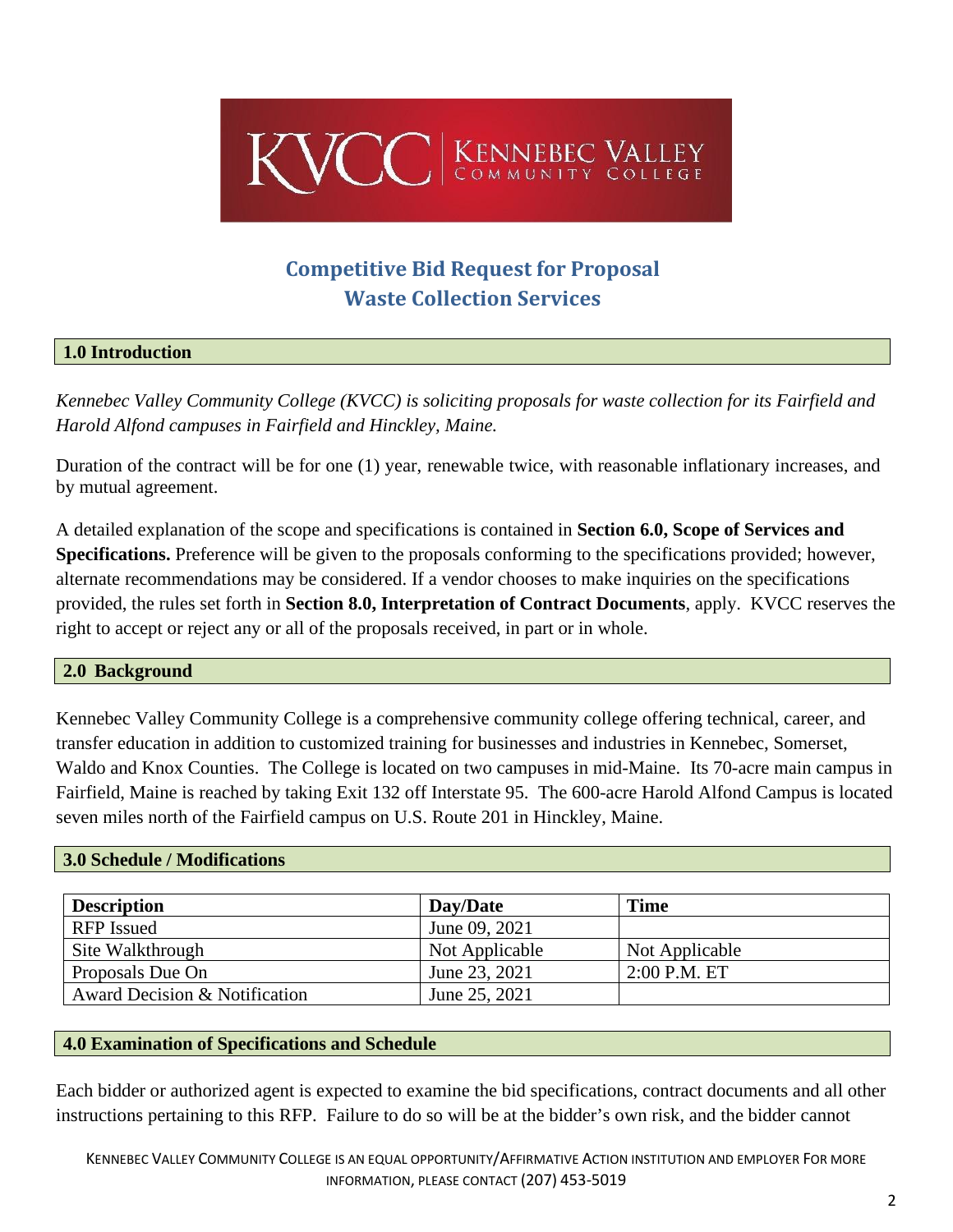secure relief on the plea of error in the bid. KVCC reserves the right to accept or reject any and all bids in part or in whole.

#### <span id="page-3-0"></span>**5.0 Submission of Bids**

The Proposal, which must be signed by a person having proper authority to legally obligate the offering company, along with any additional supporting material, **must be received no later than June 23, 2021 by 2:00 P.M. ET**.

All proposals are to be marked "Waste Collection Services" and mailed to: Phil Newcombe Facilities Kennebec Valley Community College 92 Western Avenue Fairfield, ME 04937

Proposals may also be e-mailed to: pnewcombe@kvcc.me.edu, with the subject line "Waste Collection Services".

#### <span id="page-3-1"></span>**6.0 Scope of Services and Specifications**

The Scope of Services and Specifications set forth in this Request for Proposal (RFP) represents an outline of the services the College anticipates the successful proposer to perform and is presented for the primary purpose of allowing the College to compare proposals. The precise scope of services shall be negotiated between the College and the successful Proposer.

The contractor must be currently in the business of waste collection and be capable of providing these services to meet the needs of KVCC.

#### **6.1 Scope**

Services will include the following:

- a. Waste, cardboard, and recyclable containers placed at designated locations on both the Fairfield Campus and the Alfond Campus. KVCC reserves the right to request more, or fewer containers, at any time, with no penalty. All containers must conform to the following requirements:
	- i. Containers must be maintained and in good condition, free of holes, leaks, and significant damage
	- ii. Containers must have functional lids and doors
	- iii. Containers must be lockable
- b. Scheduled pickup of waste, cardboard, and recyclable materials. KVCC reserves the right to modify the pick-up schedule, at any time, with no penalty
- c. Unscheduled pick up of waste, cardboard, and recyclable materials, when required
- d. Minimal Sort Recycling Program
	- i. Program support, such as posters, educational support, and containers
	- ii. Recycling proposal must clearly describe recycling program with comprehensive list of what can, and cannot, be recycled
- e. Demolition material removal, as needed
- f. Labor and equipment, as needed, at an hourly rate, for demolition and removal services
- g. Universal waste disposal such as electronics, fluorescent light tubes, batteries, as needed

KENNEBEC VALLEY COMMUNITY COLLEGE IS AN EQUAL OPPORTUNITY/AFFIRMATIVE ACTION INSTITUTION AND EMPLOYER FOR MORE INFORMATION, PLEASE CONTACT (207) 453-5019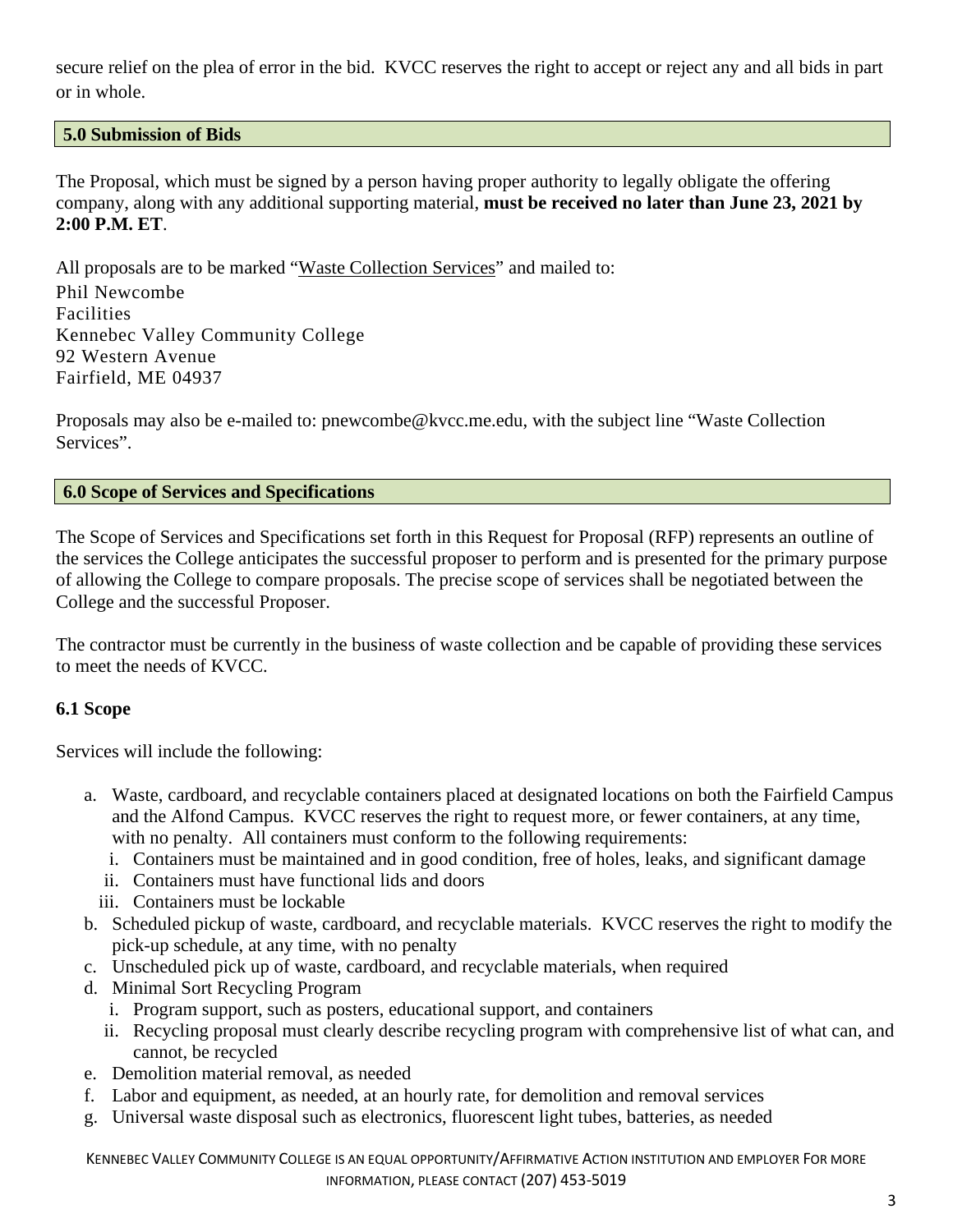h. Tire disposal

### **6.2 Specifications**

The proposal to provide waste removal services should include the following:

- a. Cost for waste removal, based upon current **Dumpster Inventory, Section 6.3**
- b. List of containers available and cost
- c. Mark up on tipping fees if any
- d. List of other services available and cost
- e. Equipment available and cost
- f. Labor rate for demolition work and cost
- g. Any other costs, such as fuel surcharges, After hours fees

#### **6.3 Current Container Inventory**

| <b>Container Inventory 92 Western Avenue</b> |                  |                |             |             |                |  |  |
|----------------------------------------------|------------------|----------------|-------------|-------------|----------------|--|--|
|                                              | <b>Location</b>  | Qty.           | <b>Size</b> | <b>Type</b> | <b>Service</b> |  |  |
|                                              | Faculty/Staff    |                | 10 cu.      |             |                |  |  |
| <b>Frye Hall</b>                             | Parking          | $\mathbf 1$    | yard        | Garbage     | Weekly         |  |  |
|                                              | Faculty/Staff    |                |             |             |                |  |  |
|                                              | Parking          | 1              | 6 cu. yard  | z-sort      | Bi-Weekly      |  |  |
|                                              |                  |                | 10 cu.      |             |                |  |  |
| <b>Carter Hall</b>                           | By overhead door | 1              | yard        | Cardboard   | Bi-Weekly      |  |  |
|                                              |                  |                | 10 cu.      |             |                |  |  |
|                                              | By overhead door | 1              | yard        | Garbage     | Weekly         |  |  |
| <b>Lunder</b>                                |                  |                |             |             |                |  |  |
| <b>Commons</b>                               | Parking lot 1    |                | 6 cu. yard  | Garbage     | Weekly         |  |  |
| <b>Container Inventory Alfond Campus</b>     |                  |                |             |             |                |  |  |
| <b>Averill/Science</b>                       |                  |                |             |             |                |  |  |
| <b>Building</b>                              | By Culinary      | 1              | 8 cu. yard  | Garbage     | Weekly         |  |  |
|                                              |                  |                |             |             | On-call        |  |  |
|                                              | By Culinary      | 1              | 6 cu. yard  | Cardboard   | pickup         |  |  |
|                                              |                  |                |             |             | On-call        |  |  |
|                                              | By Culinary      | $\overline{2}$ | <b>Bins</b> | z-sort      | pickup         |  |  |
| <b>Rec Center</b>                            | By rear door     |                | 6 cu. Yard  | Garbage     | Weekly         |  |  |
| <b>Nutter</b>                                | Parking lot      |                | 6 cu. yard  | Garbage     | Weekly         |  |  |

#### <span id="page-4-0"></span>**7.0 Contractor's Insurance**

The Contractor shall maintain throughout the term of the agreement general liability insurance to insure against all claims of bodily injury or death, and property damage, arising out of work performed under this agreement. Such insurance shall provide coverage in an amount not less than \$1,000,000 per occurrence and shall list KVCC as an added insured Contractor shall also maintain worker's compensation insurance in amounts required by state law.

#### <span id="page-4-1"></span>**8.0 Interpretation of Contract Documents**

No oral interpretation will be provided to any bidder as to the meaning of the specifications or other contract documents. Every request for such interpretation shall be made in writing at least three (3) or more days

KENNEBEC VALLEY COMMUNITY COLLEGE IS AN EQUAL OPPORTUNITY/AFFIRMATIVE ACTION INSTITUTION AND EMPLOYER FOR MORE INFORMATION, PLEASE CONTACT (207) 453-5019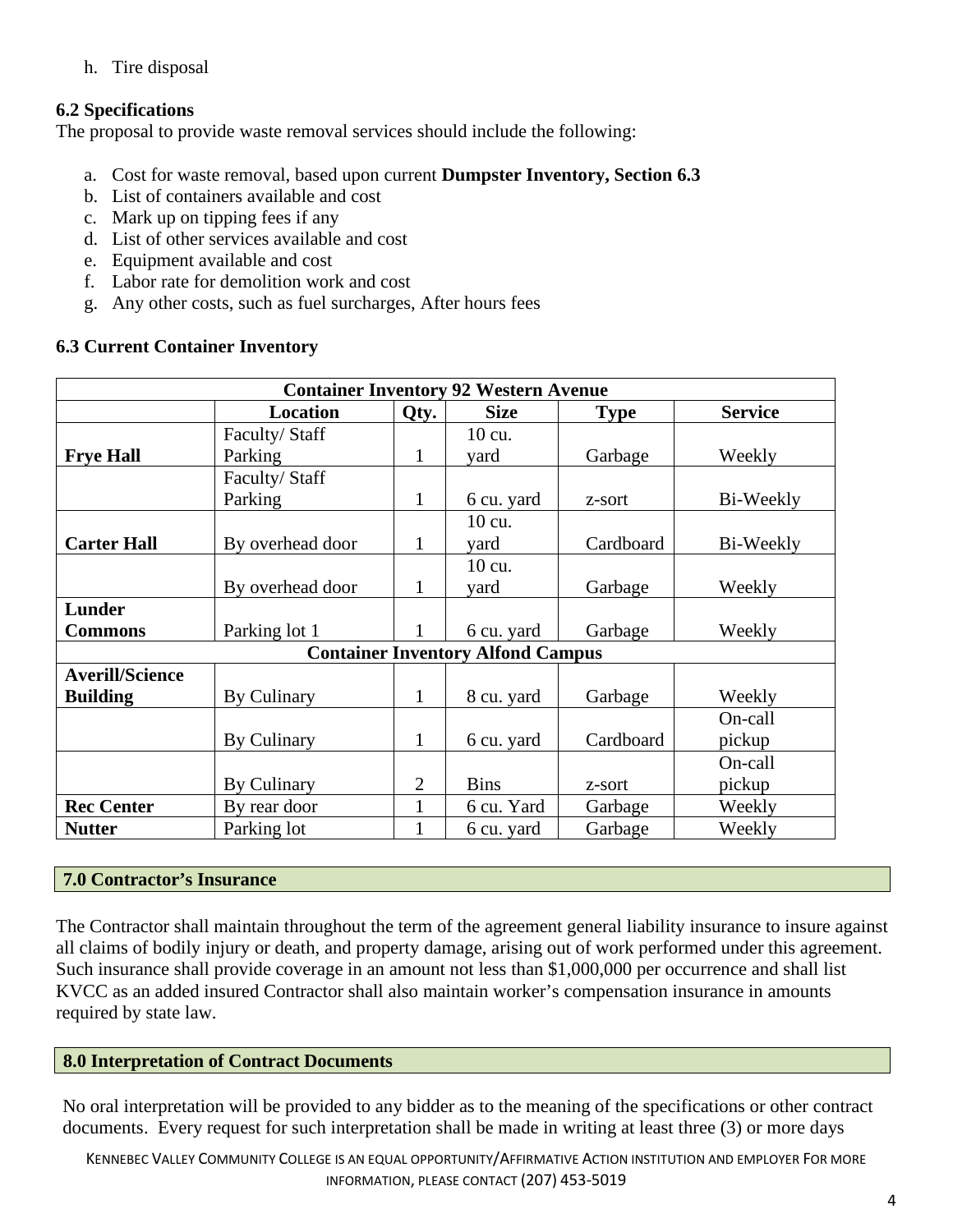before the proposal due date and submitted to:

Phil Newcombe Facilities Maintenance Engineer Kennebec Valley Community College 92 Western Avenue Fairfield, ME 04937

or via email at pnewcombe@kvcc.me.edu

Any interpretation made to a bidder will be issued in the form of an addendum to the contract/bid documents which, if issued, shall be sent as promptly as practicable to all persons to whom the specifications have been issued. All such addenda shall become part of the contract/bid documents.

#### <span id="page-5-0"></span>**9.0 Bid Review and Evaluation**

The College reserves the right to reject all proposals, to waive any informalities and technicalities, and to solicit and re-advertise for new proposals, or to abandon the project in its entirety. The College reserves the right to make the award to that proposer who, in the opinion of the College, will be in the best interest of and/or the most advantageous to the College.

Evaluation Method

- a. Technical ability to meet the outlined specifications
- b. Specification match and variations
- c. Added value features of proposal
- d. Past performance and references
- e. Cost of base proposal
- f. Rates for additional labor and equipment
- g. Price of additional services

#### <span id="page-5-1"></span>**10.0 Preparation of Bids**

KVCC seeks the proposal that best meets the specifications noted in this RFP. KVCC will review all proposals. The bidder shall include with the proposal any terms and conditions specific to their proposal.

Each valid proposal shall include:

- a. The contractor's name(s)
- b. Contact information (Address, phone, Fax, Email)
- c. Proposal with detailed specifications and pricing. Detailed proposal requirements are outlined in **6.2 Specifications**
- d. Acknowledgement of any addendums issued
- e. Company specific terms and conditions

#### <span id="page-5-2"></span>**11.0 Withdrawal of Bids**

All proposals must be valid for at least thirty (30) days after the proposal due date, after which time proposals shall expire unless the proposer had been notified and agrees to an extension.

KVCC reserves the right to modify or withdraw this invitation, to reject any or all proposals, and to terminate any subsequent negotiations at any time. KVCC also reserves the right to choose the proposal that best meets the needs of its facility and training programs.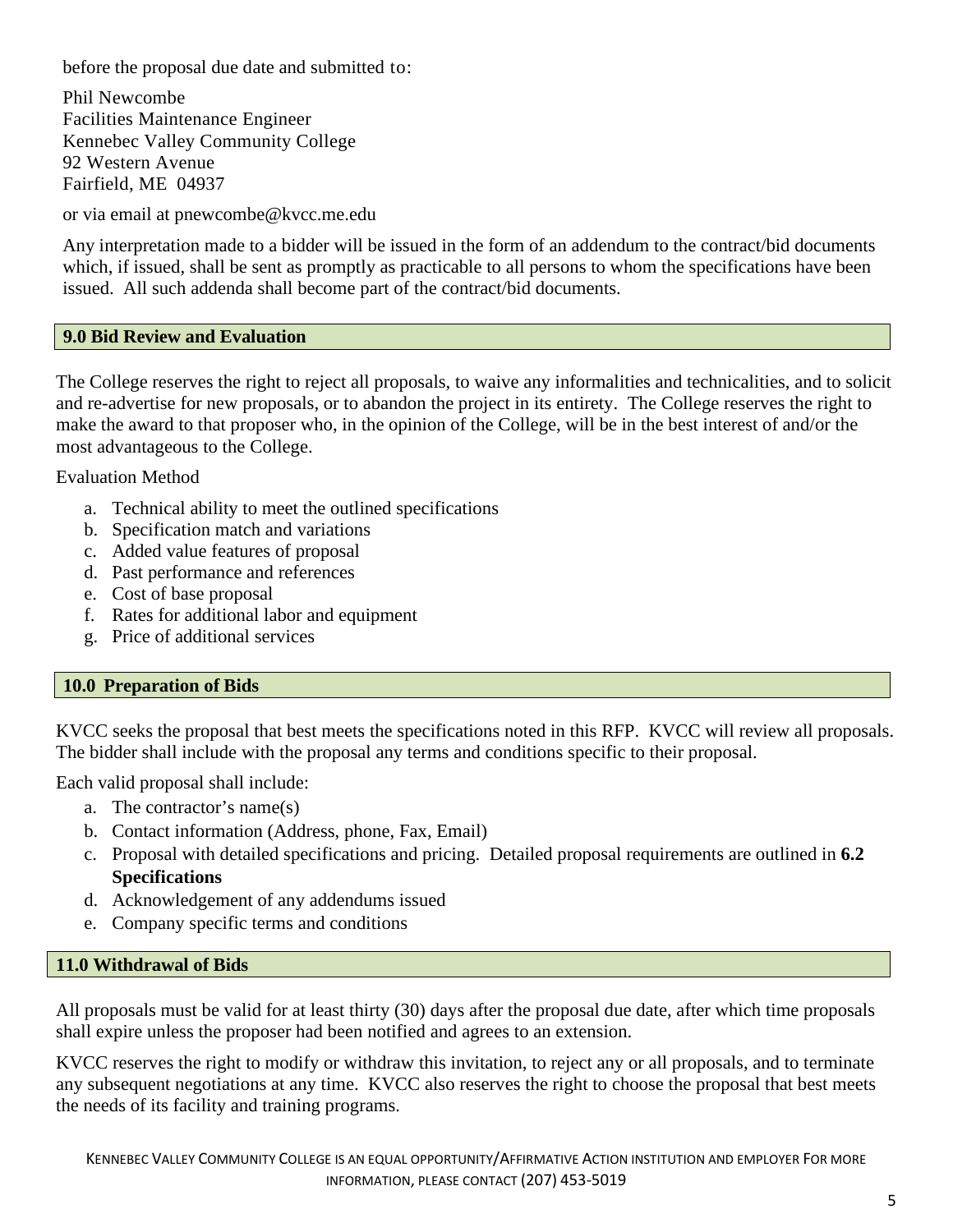#### <span id="page-6-0"></span>**12.0 Taxation and Compliance**

Maine Community College System d/b/a Kennebec Valley Community College is an educational institution organized under the laws of the State of Maine and so its purchase of goods is exempt from state, federal, and local sales and use taxes. The successful bidder agrees to comply with all applicable federal, state and local statutes, laws, codes, rules, regulations, ordinances and orders in the performance of the Contract.

#### <span id="page-6-1"></span>**13.0 Standard Terms and Conditions**

#### **NOTICE TO VENDORS AND BIDDERS: STANDARD TERMS AND CONDITIONS APPLICABLE TO ALL MCCS CONTRACTS**

The following standard contracting terms and conditions are incorporated and shall become a part of any final contract that will be awarded by any college or other operating unit of the Maine Community College System (collectively "MCCS"). These terms and conditions derive from the public nature and limited resources of the MCCS. **MCCS DOES NOT AGREE TO:**

- 1. Provide any defense, hold harmless or indemnity;
- 2. Waive any statutory or constitutional immunity;
- 3. Apply the law of a state other than Maine;
- 4. Procure types or amounts of insurance beyond those MCCS already maintains or waive any rights of subrogation;
- 5. Add any entity as an additional insured to MCCS policies of insurance;
- 6. Pay attorneys' fees; costs, including collection costs; expenses or liquidated damages;
- 7. Promise confidentiality in a manner contrary to Maine's Freedom of Access Act;
- 8. Permit an entity to change unilaterally any term or condition once the contract is signed;
- 9. Automatic renewals for term(s) greater than month-to-month;
- 10. Limitations on MCCS' recovery of lawful damages incurred as a result of breach of the contract;
- 11. Limitation of the time period under which claims can be made or actions brought arising from the contract;
- 12. Vendor's terms prevailing over MCCS' standard terms and conditions, including addenda; and
- 13. Unilateral modifications to the contract by the vendor.

### BY SUBMITTING A RESPONSE TO A REQUEST FOR PROPOSAL, BID OR OTHER OFFER TO DO BUSINESS WITH MCCS, YOUR ENTITY UNDERSTANDS AND AGREES THAT:

- 1. The above standard terms and conditions are thereby incorporated into any agreement entered into between MCCS and your entity; that such terms and condition shall control in the event of any conflict with such agreement; and that your entity will not propose or demand any contrary terms;
- 2. The above standard terms and conditions will govern the interpretation of such agreement notwithstanding the expression of any other term and/or condition to the contrary;
- 3. Your entity will not propose to any college or other operating unit of the MCCS any contractual documents of any kind that are not in at least 11-point black font on a white background and completely contained in one Word or PDF document, and that any references to terms and conditions, privacy policies or any other conditions referenced outside of the contract will not apply; and